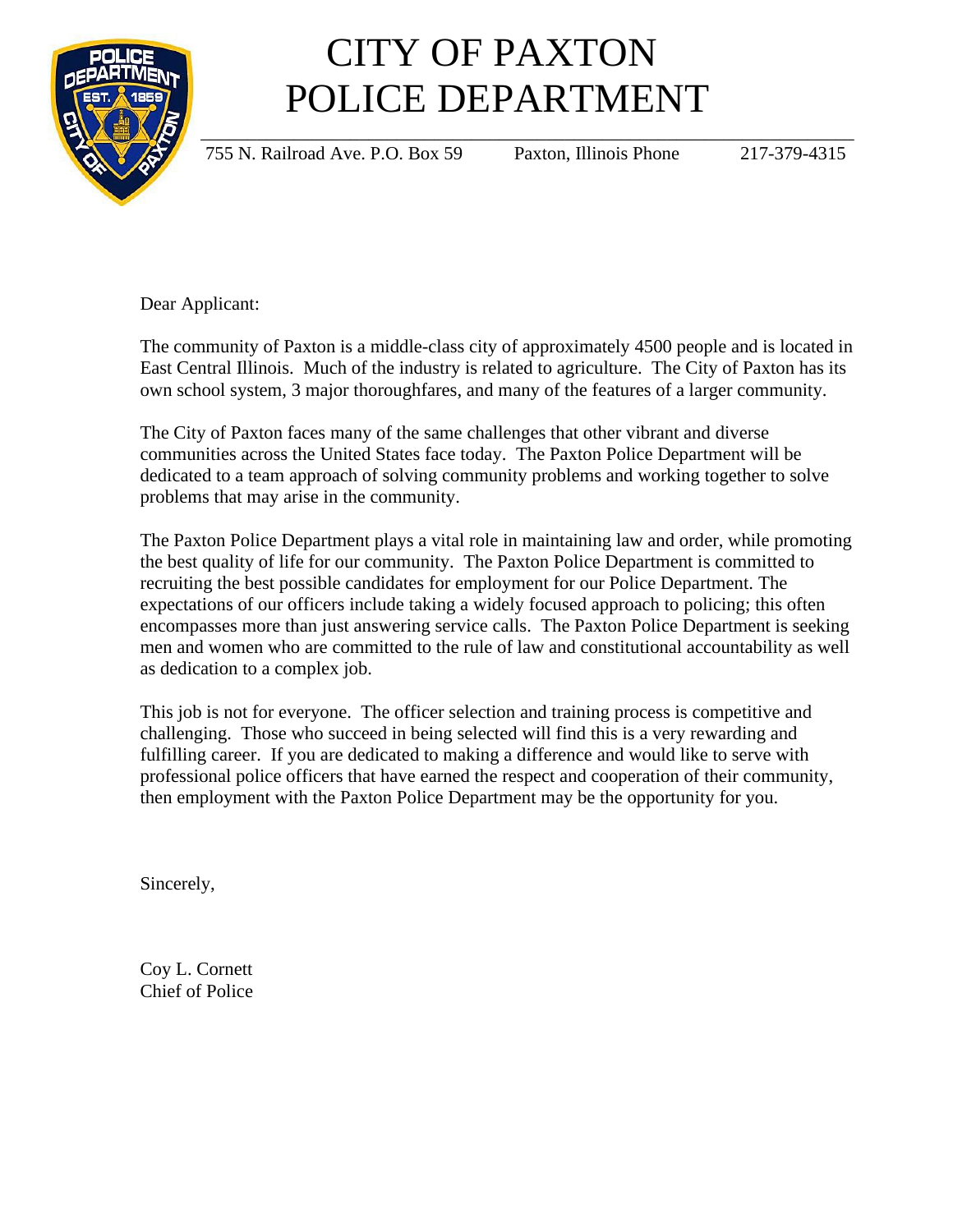### GENERAL INFORMATION

- **1. Type or print legibly in black ink only.**
- **2. All questions must be answered completely. Print N/A in any blank which does not apply to you.**
- **3. If space available is insufficient, attach a separate sheet of 8 ½ " x 11" paper for each topic. Be sure to label each heading.**
- **4. Where addresses are requested, be sure to provide the complete address (street address, city, state, and zip code).**
- **5. Whenever the question asks for names, be sure to provide: first name, last name, and middle name. If there is a middle initial only, indicate by "I.O" If there is no middle name, indicate by "NMN".**
- **6. In answering the section pertinent to employment history, list all jobs held since high school.**
- **7. In the section dealing with references, please provide (3) individuals (not relatives or former employers), who are responsible adults of reputable standing in their communities. These individuals should be known for at least 3 years.**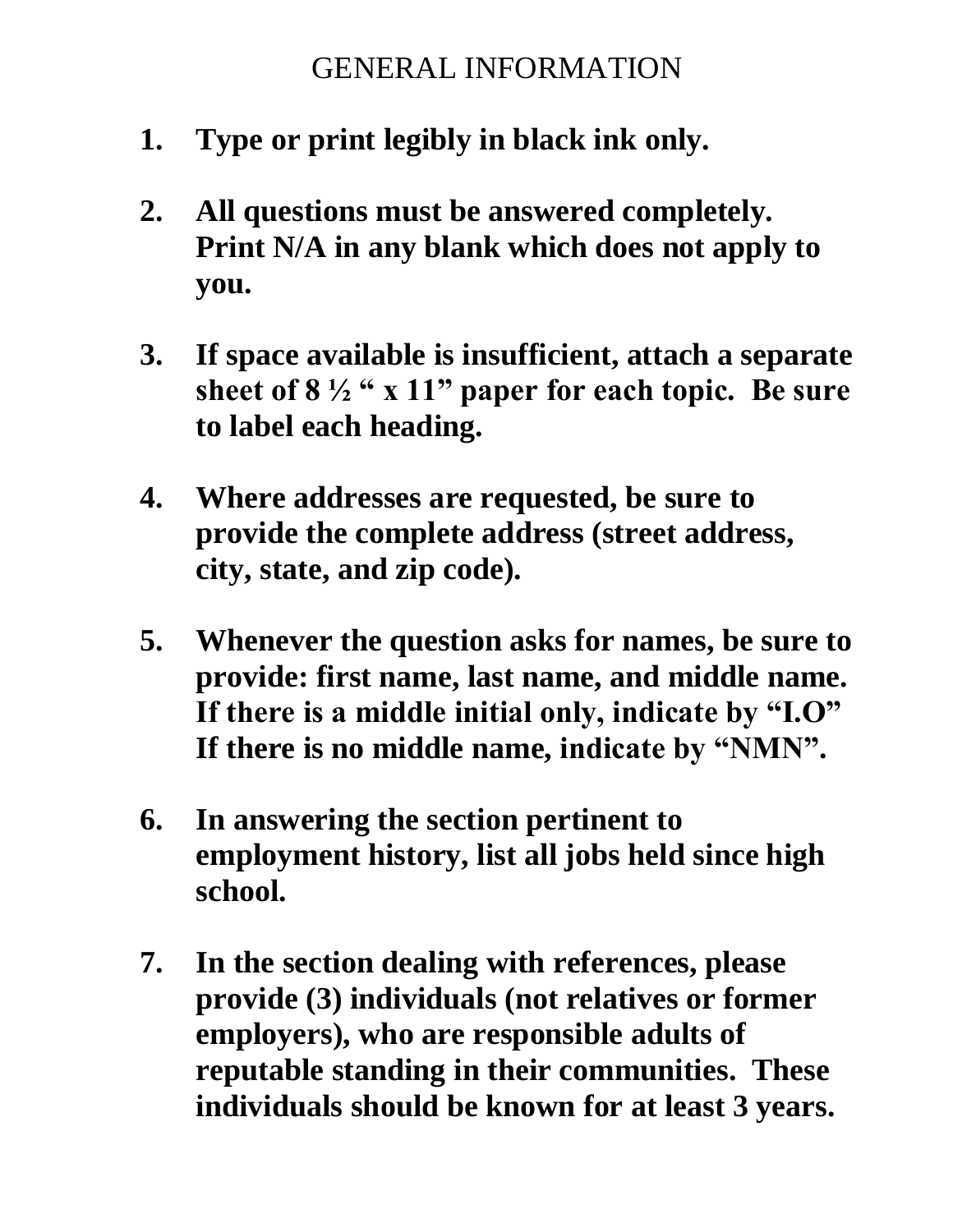

# CITY OF PAXTON POLICE DEPARTMENT

# POLICE OFFICER APPLICATION

Name:

\_\_\_\_\_\_\_\_\_\_\_\_\_\_\_\_\_\_\_\_\_\_\_\_\_\_\_

CONFIDENTIAL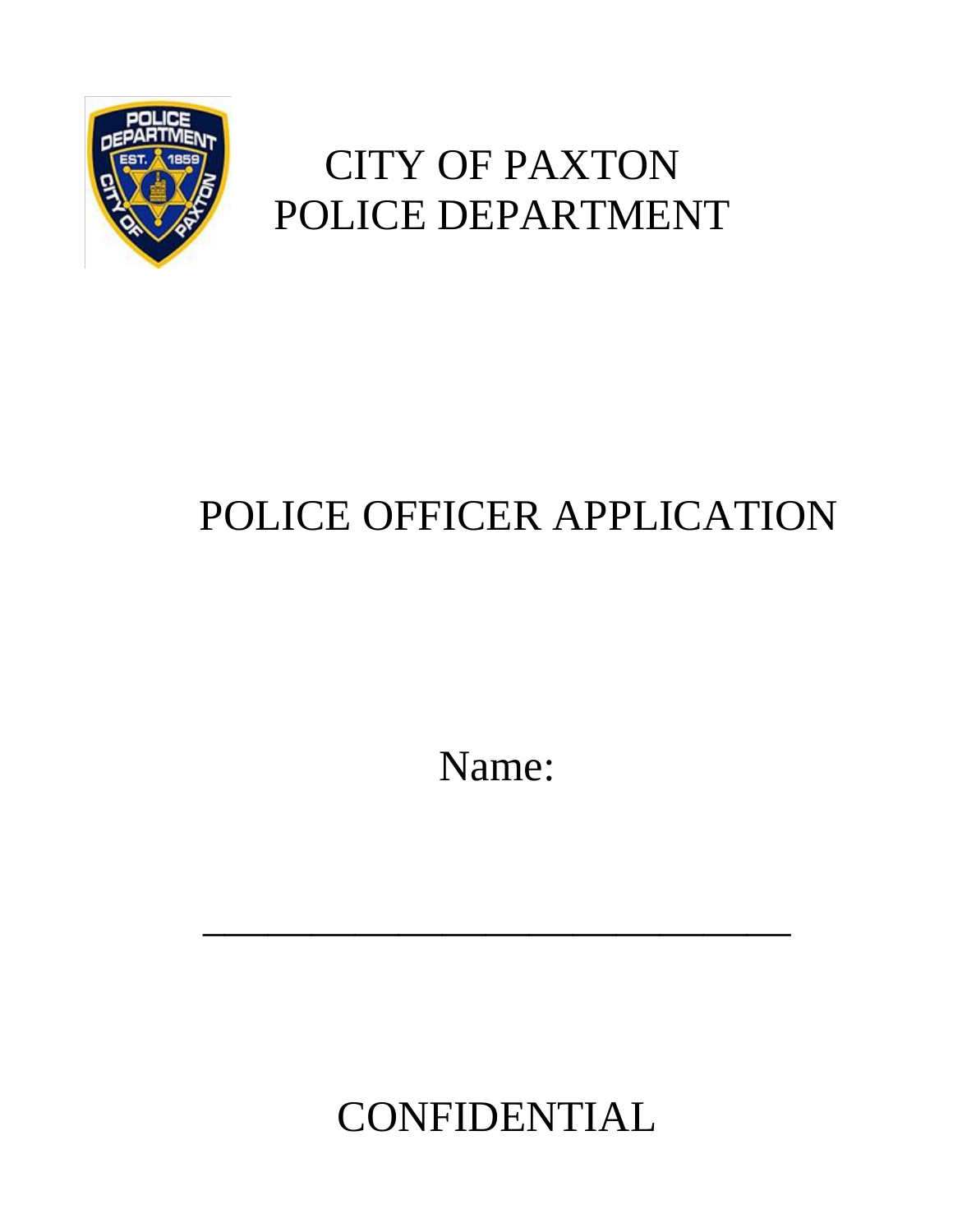Paxton Police Department 755 N. Railroad Ave. P.O. Box 59 Phone (217) 379-4315 Fax (217) 379-3091

#### **PERSONAL HISTORY**

| <b>STREET ADDRESS</b>                                                                                                                                                                                  | <b>CITY</b> | <b>STATE</b>  | <b>ZIP</b> |
|--------------------------------------------------------------------------------------------------------------------------------------------------------------------------------------------------------|-------------|---------------|------------|
|                                                                                                                                                                                                        |             |               |            |
| SOCIAL SECURITY NUMBER: NEXT AND THE SOCIAL SECURITY NUMBER:                                                                                                                                           |             | <b>PHONE:</b> |            |
| LIST ANY NICKNAMES, ALIASES, OR OTHER NAMES THAT YOU HAVE BEEN KNOWN BY. IF YOU ARE<br>A MARRIED FEMALE OR HAVE BEEN MARRIED IN THE PAST AND STILL USE YOUR MARRIED NAME,<br>INCLUDE YOUR MAIDEN NAME. |             |               |            |

#### **MEDICAL**

ARE YOU WILLING TO BE EXAMINED BY A PHYSICIAN AND SUBMIT TO A DRUG SCREENING?  $YES() NO()$ 

DO YOU CURRENTLY HAVE ANY MEDICAL CONDITION(S) THAT WOULD HINDER YOU IN PERFORMING THE DUTIES THAT THIS JOB MAY REQUIRE YOU TO DO?  $YES() NO()$ 

#### **VISION**

DO YOU NOW OR HAVE YOU IN THE PAST HAD ANY VISION PROBLEMS TO INCLUDE COLOR BLINDNESS? YES ( ) NO ( )

DO YOU WEAR PRESCRIPTION GLASSES OR CONTACTS? YES ( ) NO ( )

IF YES:

ARE THEY REQUIRED WHEN DRIVING? YES  $($   $)$  NO  $($   $)$ 

DATE OF LAST EYE EXAM: LOCATION OF EXAM:

#### **HEARING**

DO YOU CURRENTLY HAVE ANY HEARING PROBLEMS? YES ( ) NO ( )

IF YES, PLEASE LIST CURRENT CONDTION: \_\_\_\_\_\_\_\_\_\_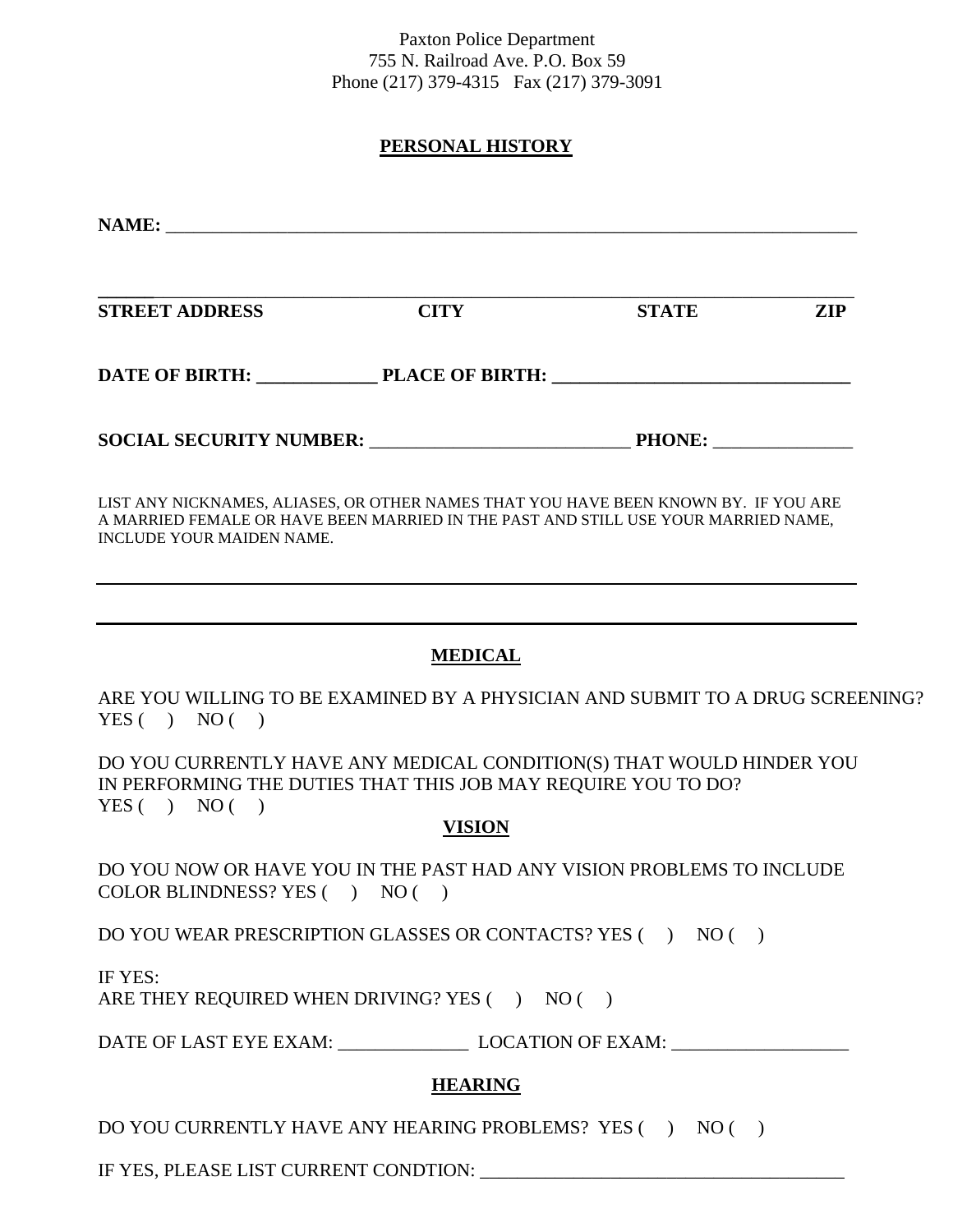#### **EDUCATION**

| HIGH SCHOOL GRADUATE: YES () NO () |                                                                                |              |               |
|------------------------------------|--------------------------------------------------------------------------------|--------------|---------------|
|                                    |                                                                                |              |               |
| <b>STREET ADDRESS</b>              | <b>CITY</b>                                                                    | <b>STATE</b> | <b>ZIP</b>    |
|                                    |                                                                                |              |               |
| IF NO, YEARS COMPLETED:            |                                                                                |              |               |
|                                    | DO YOU HAVE AN EQUIVALENCY (GED)? YES ( ) NO ( )                               |              |               |
|                                    |                                                                                |              |               |
|                                    | <b>COLLEGE/UNIVERSITY OR BUSINESS TRADE SCHOOLS ATTENDED:</b>                  |              |               |
|                                    |                                                                                |              |               |
|                                    |                                                                                |              |               |
| <b>STREET ADDRESS</b>              | <b>CITY</b>                                                                    | <b>STATE</b> | <b>ZIP</b>    |
|                                    | YEARS ATTENDED: ________________________ DID YOU EARN A DEGREE? YES ( ) NO ( ) |              |               |
|                                    |                                                                                |              |               |
|                                    |                                                                                |              |               |
|                                    |                                                                                |              |               |
| <b>STREET ADDRESS</b>              | <b>CITY</b>                                                                    | <b>STATE</b> | <b>ZIP</b>    |
|                                    |                                                                                |              | $\rightarrow$ |
|                                    |                                                                                |              |               |
|                                    |                                                                                |              |               |
|                                    |                                                                                |              |               |
| <b>STREET ADDRESS</b>              | <b>CITY</b>                                                                    | <b>STATE</b> | <b>ZIP</b>    |
|                                    | YEARS ATTENDED: _______________________ DID YOU EARN A DEGREE? YES ( ) NO ( )  |              |               |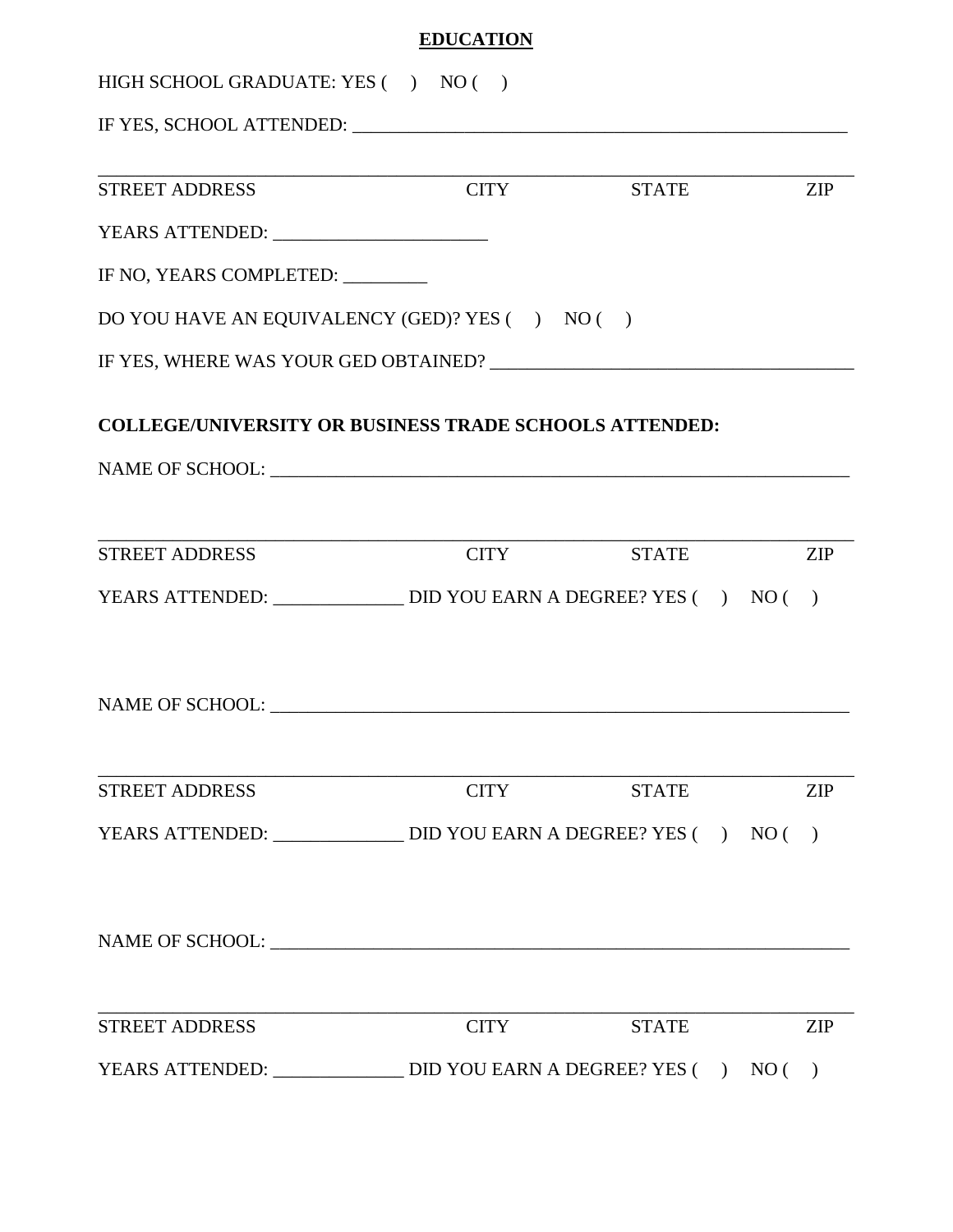#### **CRIMINAL HISTORY:**

#### HAVE YOU EVER BEEN ARRESTED FOR ANY CRIME? YES ( ) NO ( )

#### **IF YOU ANSWERED YES, THIS WILL NOT AUTOMATICALLY DISQUALIFY YOU AS A CANDIDATE FOR THE POSITION.**

\_\_\_\_\_\_\_\_\_\_\_\_\_\_\_\_\_\_\_\_\_\_\_\_\_\_\_\_\_\_\_\_\_\_\_\_\_\_\_\_\_\_\_\_\_\_\_\_\_\_\_\_\_\_\_\_\_\_\_\_\_\_\_\_\_\_\_\_\_\_\_\_\_\_\_\_\_\_\_\_\_

\_\_\_\_\_\_\_\_\_\_\_\_\_\_\_\_\_\_\_\_\_\_\_\_\_\_\_\_\_\_\_\_\_\_\_\_\_\_\_\_\_\_\_\_\_\_\_\_\_\_\_\_\_\_\_\_\_\_\_\_\_\_\_\_\_\_\_\_\_\_\_\_\_\_\_\_\_\_\_\_\_

\_\_\_\_\_\_\_\_\_\_\_\_\_\_\_\_\_\_\_\_\_\_\_\_\_\_\_\_\_\_\_\_\_\_\_\_\_\_\_\_\_\_\_\_\_\_\_\_\_\_\_\_\_\_\_\_\_\_\_\_\_\_\_\_\_\_\_\_\_\_\_\_\_\_\_\_\_\_\_\_\_

\_\_\_\_\_\_\_\_\_\_\_\_\_\_\_\_\_\_\_\_\_\_\_\_\_\_\_\_\_\_\_\_\_\_\_\_\_\_\_\_\_\_\_\_\_\_\_\_\_\_\_\_\_\_\_\_\_\_\_\_\_\_\_\_\_\_\_\_\_\_\_\_\_\_\_\_\_\_\_\_\_

\_\_\_\_\_\_\_\_\_\_\_\_\_\_\_\_\_\_\_\_\_\_\_\_\_\_\_\_\_\_\_\_\_\_\_\_\_\_\_\_\_\_\_\_\_\_\_\_\_\_\_\_\_\_\_\_\_\_\_\_\_\_\_\_\_\_\_\_\_\_\_\_\_\_\_\_\_\_\_\_\_\_\_\_\_\_\_\_\_\_\_\_\_\_\_\_\_

\_\_\_\_\_\_\_\_\_\_\_\_\_\_\_\_\_\_\_\_\_\_\_\_\_\_\_\_\_\_\_\_\_\_\_\_\_\_\_\_\_\_\_\_\_\_\_\_\_\_\_\_\_\_\_\_\_\_\_\_\_\_\_\_\_\_\_\_\_\_\_\_\_\_\_\_\_\_\_\_\_

\_\_\_\_\_\_\_\_\_\_\_\_\_\_\_\_\_\_\_\_\_\_\_\_\_\_\_\_\_\_\_\_\_\_\_\_\_\_\_\_\_\_\_\_\_\_\_\_\_\_\_\_\_\_\_\_\_\_\_\_\_\_\_\_\_\_\_\_\_\_\_\_\_\_\_\_\_\_\_\_\_

EXPLAIN: \_\_\_\_\_\_\_\_\_\_\_\_\_\_\_\_\_\_\_\_\_\_\_\_\_\_\_\_\_\_\_\_\_\_\_\_\_\_\_\_\_\_\_\_\_\_\_\_\_\_\_\_\_\_\_\_\_\_\_\_\_\_\_\_\_\_\_\_\_\_\_

#### HAVE YOU EVER BEEN **CONVICTED** OF A **MISDEMEANOR** OFFENSE? YES () NO () IF YES, EXPLAIN:

HAVE YOU EVER BEEN **CONVICTED** OF A **FELONY** OFFENSE? YES ( ) NO ( ) IF YES, EXPLAIN:

HAVE YOU EVER BEEN PLACED ON PROBATION? YES ( ) NO ( ) IF YES, EXPLAIN:

#### IF YOU ANSWERED YES TO ANY OF THE ABOVE QUESTIONS, LIST WHAT CITY, COUNTY, AND STATE WHERE THIS OCCURRED AND WHAT THE DATES AND DISPOSITION OF THAT CHARGE WAS.

| <b>CITY</b>           | <b>COUNTY</b> |                    | <b>STATE</b> |
|-----------------------|---------------|--------------------|--------------|
|                       |               |                    |              |
|                       |               |                    |              |
| <b>DATE OF CHARGE</b> |               | <b>DISPOSITION</b> |              |
|                       |               |                    |              |
|                       |               |                    |              |
| <b>CITY</b>           | <b>COUNTY</b> |                    | <b>STATE</b> |
|                       |               |                    |              |
|                       |               |                    |              |
| <b>DATE OF CHARGE</b> |               | <b>DISPOSITION</b> |              |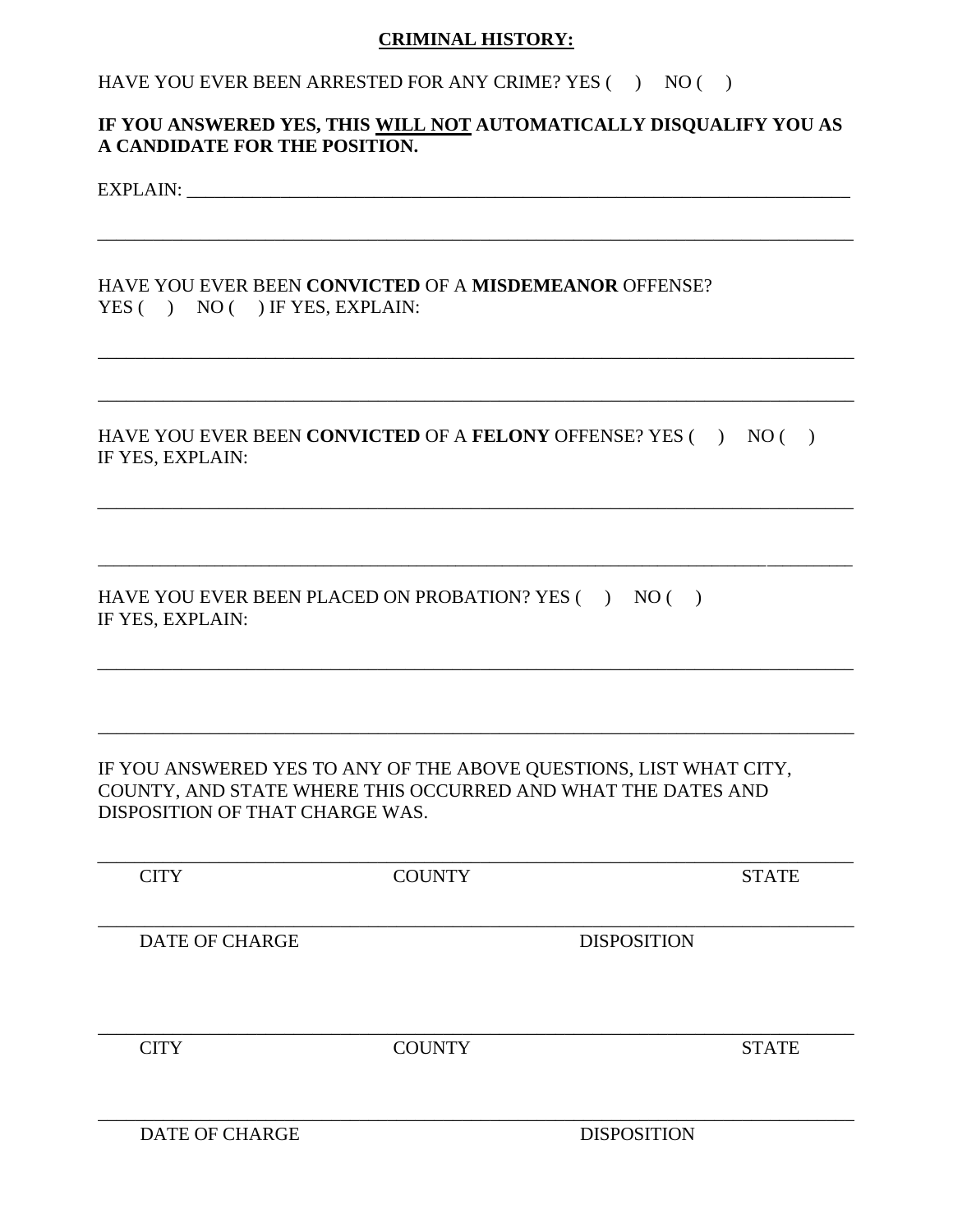#### **DRIVING HISTORY**

DO YOU HAVE A VALID ILLINOIS DRIVER LICENSE? YES ( ) NO ( )

LICENSE NUMBER: \_\_\_\_\_\_\_\_\_\_\_\_\_\_\_\_\_\_\_\_\_\_\_\_\_\_\_\_\_\_\_\_\_

HAVE YOU EVER HELD A DRIVER LICENSE IN ANY STATE OTHER THAN ILLINOIS?  $YES() NO()$ 

IF YES, WHAT STATE?

HAVE YOU EVER BEEN **CHARGED OR CONVICTED** OF A TRAFFIC OFFENSE OTHER THAN A MINOR OFFENSE? \_\_\_\_\_\_\_\_\_ IF YES, EXPLAIN:

\_\_\_\_\_\_\_\_\_\_\_\_\_\_\_\_\_\_\_\_\_\_\_\_\_\_\_\_\_\_\_\_\_\_\_\_\_\_\_\_\_\_\_\_\_\_\_\_\_\_\_\_\_\_\_\_\_\_\_\_\_\_\_\_\_\_\_\_\_\_\_\_\_\_\_\_\_\_\_\_\_

HAS YOUR LICENSE EVER BEEN SUSPENDED OR REVOKED IN THIS OR ANY OTHER  $STATE? **YES** ( ) **NO** ( )$ 

IF YES, PROVIDE COMPLETE INFORMATION.

REASON FOR SUSPENSION / REVOCATION:

PERIOD OF SUSPENSION / REVOCATION:

LIST ANY AND ALL CITATIONS THAT YOU HAVE RECEIVED IN THE PAST 5 YEARS:

| <b>LOCATION</b> | VIOLATION | <b>DATE</b> | <b>DISPOSITION</b> |
|-----------------|-----------|-------------|--------------------|
| <b>LOCATION</b> | VIOLATION | <b>DATE</b> | <b>DISPOSITION</b> |

#### **MILITARY HISTORY**

\_\_\_\_\_\_\_\_\_\_\_\_\_\_\_\_\_\_\_\_\_\_\_\_\_\_\_\_\_\_\_\_\_\_\_\_\_\_\_\_\_\_\_\_\_\_\_\_\_\_\_\_\_\_\_\_\_\_\_\_\_\_\_\_\_\_\_\_\_\_\_\_\_\_\_\_\_\_\_\_\_

\_\_\_\_\_\_\_\_\_\_\_\_\_\_\_\_\_\_\_\_\_\_\_\_\_\_\_\_\_\_\_\_\_\_\_\_\_\_\_\_\_\_\_\_\_\_\_\_\_\_\_\_\_\_\_\_\_\_\_\_\_\_\_\_\_\_\_\_\_\_\_\_\_\_\_\_\_\_\_\_\_

HAVE YOU EVER SERVED IN THE UNITED STATES MILITARY? YES  $( \ )$  NO  $( \ )$ 

IF YES, WHAT BRANCH? \_\_\_\_\_\_\_\_\_\_\_\_\_\_\_\_\_\_\_\_\_\_\_\_\_\_\_\_\_\_\_\_\_\_\_\_\_\_\_\_\_\_\_\_

RANK AT TIME OF DISCHARGE:

DID YOU RECEIVE AN HONORABLE DISCHARGE? YES ( ) NO ( )

WHAT WAS YOUR JOB AND WHAT DUTIES DID THIS JOB REQUIRE?

ARE YOU CURRENTLY IN THE ACTIVE RESERVES OR NATIONAL GUARD? YES ( ) NO ( ) IF YES, WHAT IS YOUR RELEASE DATE FROM SERVICE?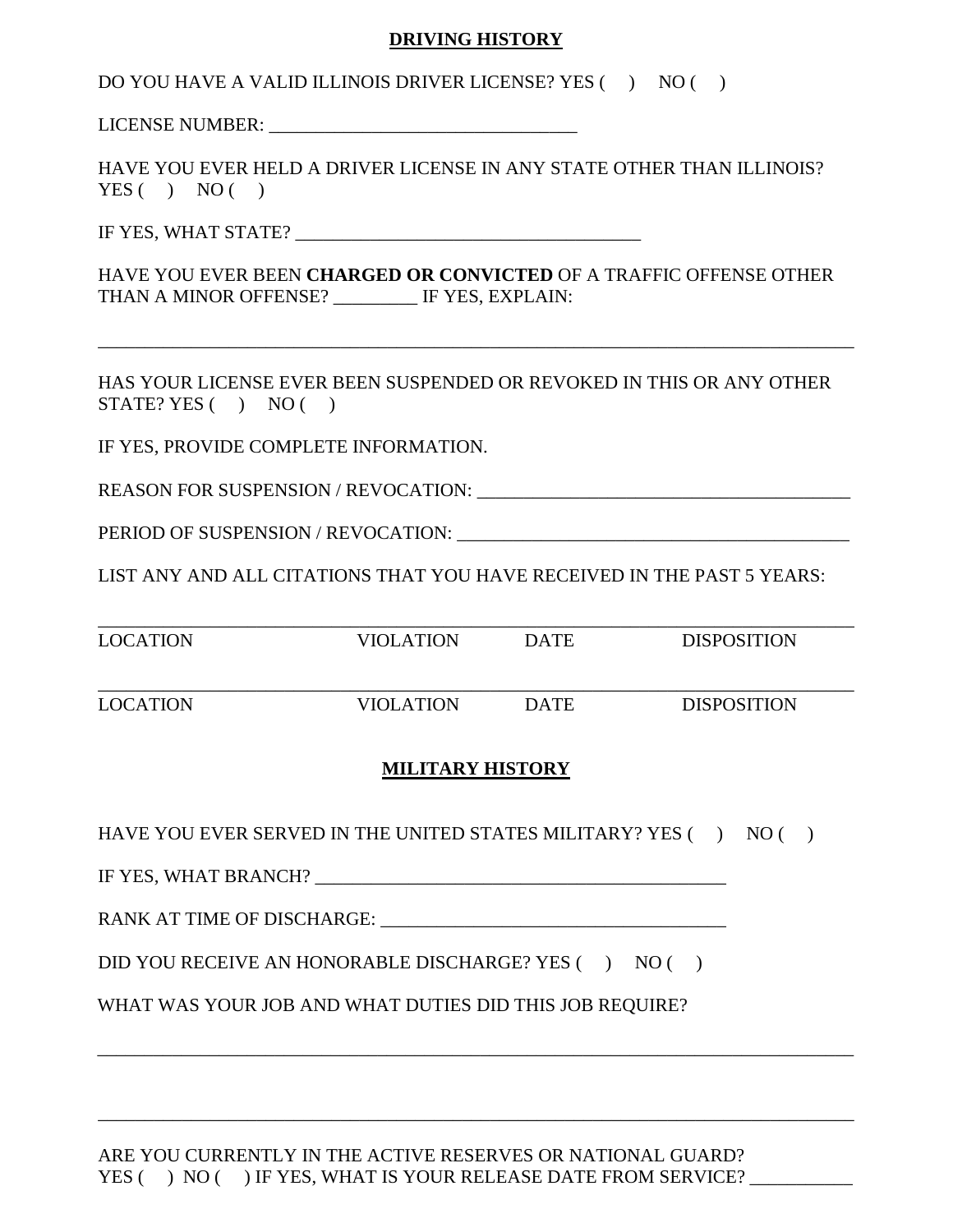#### **EMPLOYMENT HISTORY BEGINNING WITH THE MOST RECENT:**

| LIST ALL JOBS THAT YOU HAVE HELD IN THE LAST 10 YEARS. BEGIN WITH THE MOST RECENT<br>POSITION. INCLUDE MILITARY SERVICE IN THE PROPER SEQUENCE. LIST FULL OR PART TIME<br>AND TEMP JOBS. |  |  |
|------------------------------------------------------------------------------------------------------------------------------------------------------------------------------------------|--|--|
| (EMPLOYERS WILL NOT BE CONTACTED UNLESS YOU ARE CHOSEN FOR AN INTERVIEW)                                                                                                                 |  |  |
|                                                                                                                                                                                          |  |  |
|                                                                                                                                                                                          |  |  |
|                                                                                                                                                                                          |  |  |
| <b>REASON FOR LEAVING:</b>                                                                                                                                                               |  |  |
|                                                                                                                                                                                          |  |  |
| <u> 1989 - Johann Barbara, martxa alemaniar argametar (h. 1989).</u>                                                                                                                     |  |  |
|                                                                                                                                                                                          |  |  |
|                                                                                                                                                                                          |  |  |
| <b>REASON FOR LEAVING:</b>                                                                                                                                                               |  |  |
|                                                                                                                                                                                          |  |  |
|                                                                                                                                                                                          |  |  |
|                                                                                                                                                                                          |  |  |
|                                                                                                                                                                                          |  |  |
| <b>REASON FOR LEAVING:</b>                                                                                                                                                               |  |  |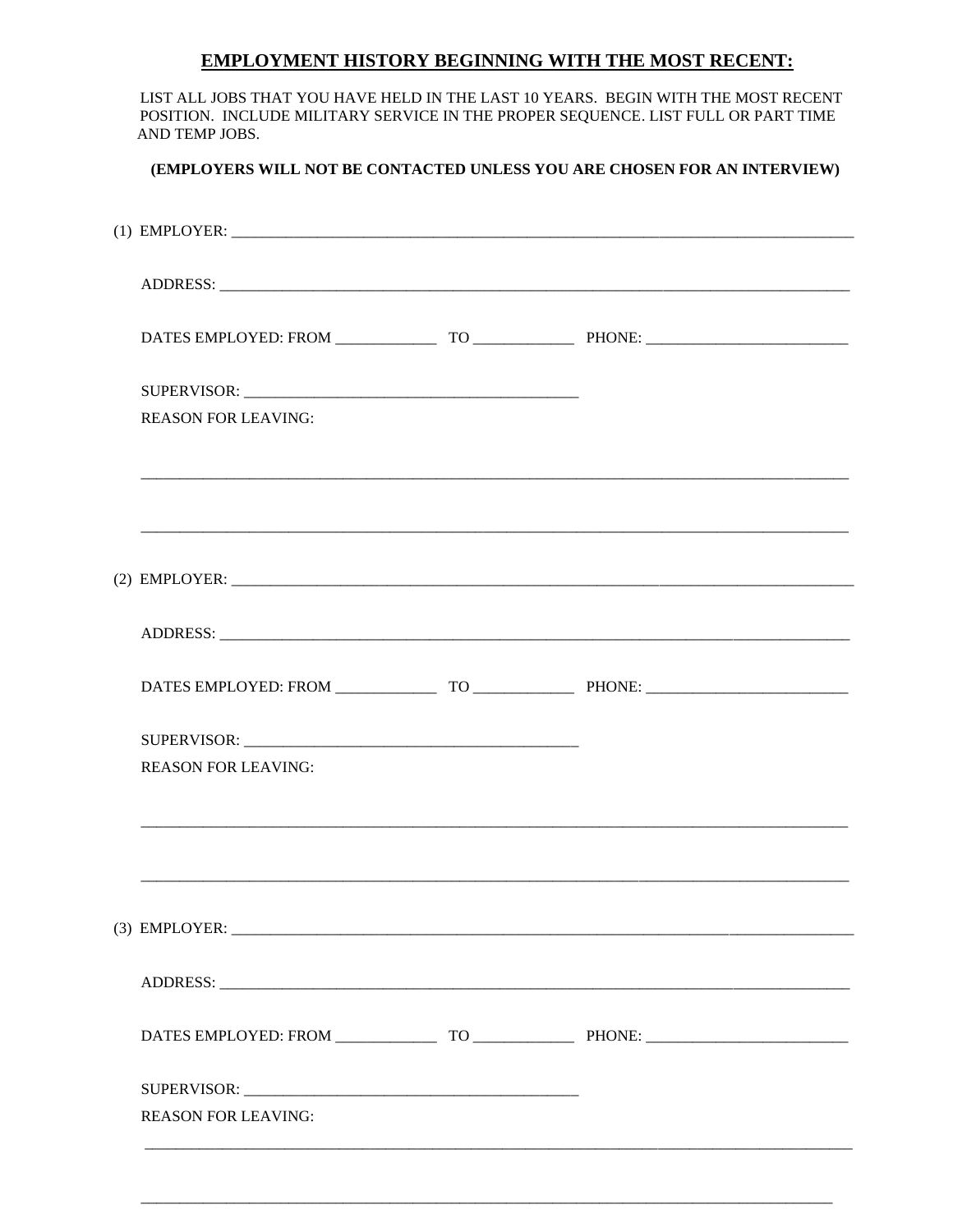| $(4)$ EMPLOYER: $\overline{\phantom{a}}$                                                                                                                                          |                                                                                                        |
|-----------------------------------------------------------------------------------------------------------------------------------------------------------------------------------|--------------------------------------------------------------------------------------------------------|
|                                                                                                                                                                                   |                                                                                                        |
|                                                                                                                                                                                   |                                                                                                        |
|                                                                                                                                                                                   |                                                                                                        |
| <b>REASON FOR LEAVING:</b>                                                                                                                                                        |                                                                                                        |
|                                                                                                                                                                                   |                                                                                                        |
|                                                                                                                                                                                   |                                                                                                        |
|                                                                                                                                                                                   |                                                                                                        |
|                                                                                                                                                                                   |                                                                                                        |
|                                                                                                                                                                                   |                                                                                                        |
| <b>REASON FOR LEAVING:</b>                                                                                                                                                        |                                                                                                        |
| WERE YOU EVER DISCHARGED OR ASKED TO RESIGN BECAUSE OF MISCONDUCT OR<br>UNSATISFACTORY SERVICE OR WHILE UNDER INVESTIGATION: YES $(+) \quad \text{NO} \, (-)$<br>IF YES, EXPLAIN: |                                                                                                        |
|                                                                                                                                                                                   |                                                                                                        |
|                                                                                                                                                                                   | LIST ANY SPECIAL SKILLS OR TRAINING (i.e. certifications, computer training, foreign languages, etc.): |
|                                                                                                                                                                                   |                                                                                                        |
|                                                                                                                                                                                   |                                                                                                        |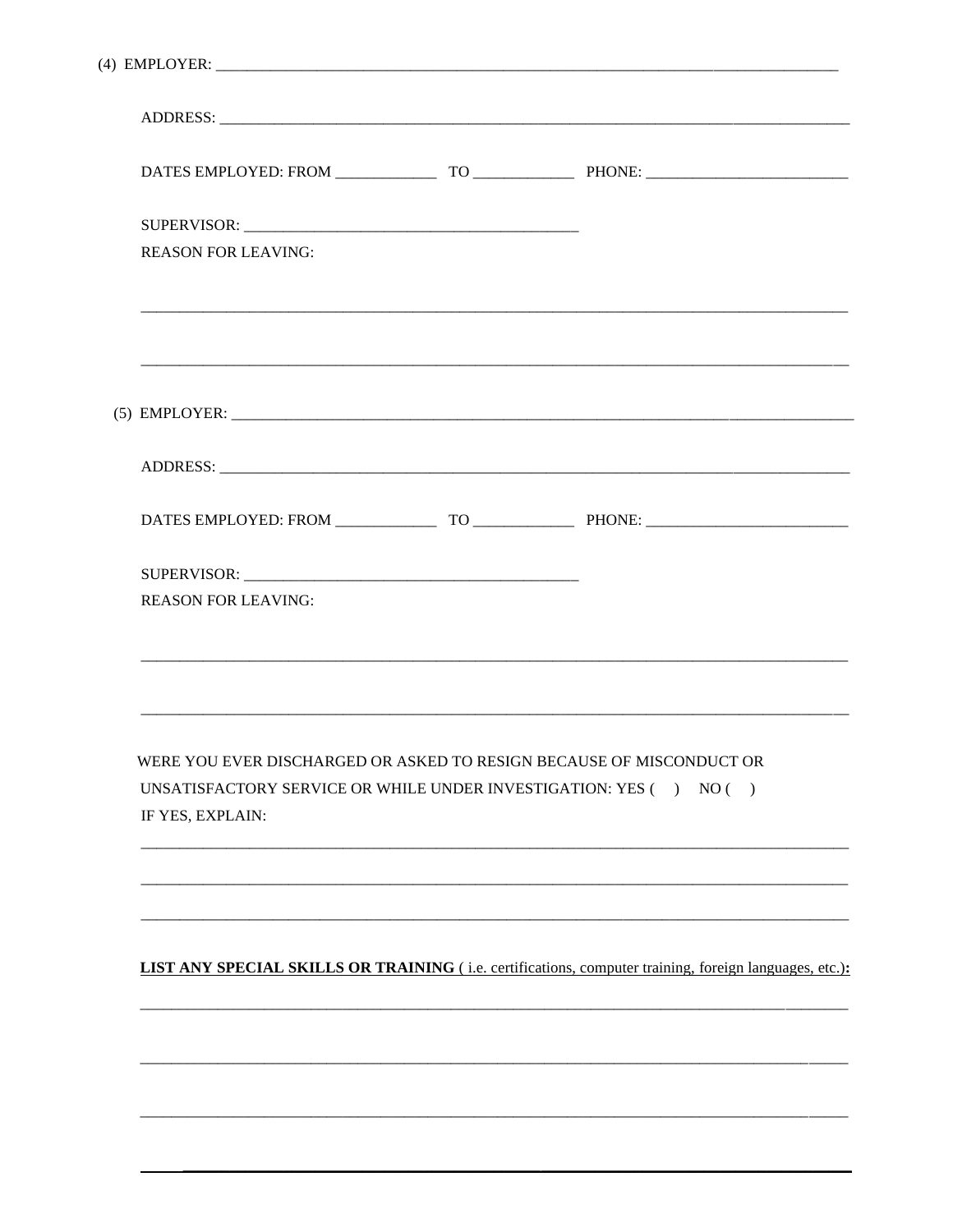#### LIST ALL ADDRESSES THAT YOU HAVE LIVED AT WITHIN THE LAST 10 YEARS **BEGINNING WITH THE MOST RECENT.**

|    | <b>ADDRESS</b>    | <b>CITY</b>                                                        | <b>STATE</b>  | <b>ZIP</b> |
|----|-------------------|--------------------------------------------------------------------|---------------|------------|
|    |                   | 2.                                                                 |               |            |
|    | <b>ADDRESS</b>    | <b>CITY</b>                                                        | <b>STATE</b>  | <b>ZIP</b> |
|    |                   | 3. ADDRESS                                                         |               |            |
|    |                   | $\overline{\text{CITY}}$                                           | <b>STATE</b>  | <b>ZIP</b> |
|    | <b>ADDRESS</b>    | 4.<br><b>CITY</b>                                                  | <b>STATE</b>  | <b>ZIP</b> |
|    |                   | 5.                                                                 |               |            |
|    | <b>ADDRESS</b>    | <b>CITY</b>                                                        | <b>STATE</b>  | <b>ZIP</b> |
|    | <b>EMPLOYERS:</b> | <b>LIST 3 REFERENCES OF PERSONS THAT ARE NOT RELATED TO YOU OR</b> |               |            |
|    |                   |                                                                    |               |            |
|    |                   | NAME (RELATIONSHIP)                                                | <b>PHONE:</b> |            |
|    |                   |                                                                    |               |            |
|    | <b>ADDRESS</b>    | <b>CITY</b>                                                        | <b>STATE</b>  | <b>ZIP</b> |
| 2. |                   |                                                                    |               |            |
|    |                   | NAME (RELATIONSHIP)                                                |               |            |
|    | <b>ADDRESS</b>    | <b>CITY</b>                                                        | <b>STATE</b>  | <b>ZIP</b> |
|    | 3.                |                                                                    |               |            |
|    |                   | NAME (RELATIONSHIP)                                                |               |            |
|    | <b>ADDRESS</b>    | <b>CITY</b>                                                        | <b>STATE</b>  | <b>ZIP</b> |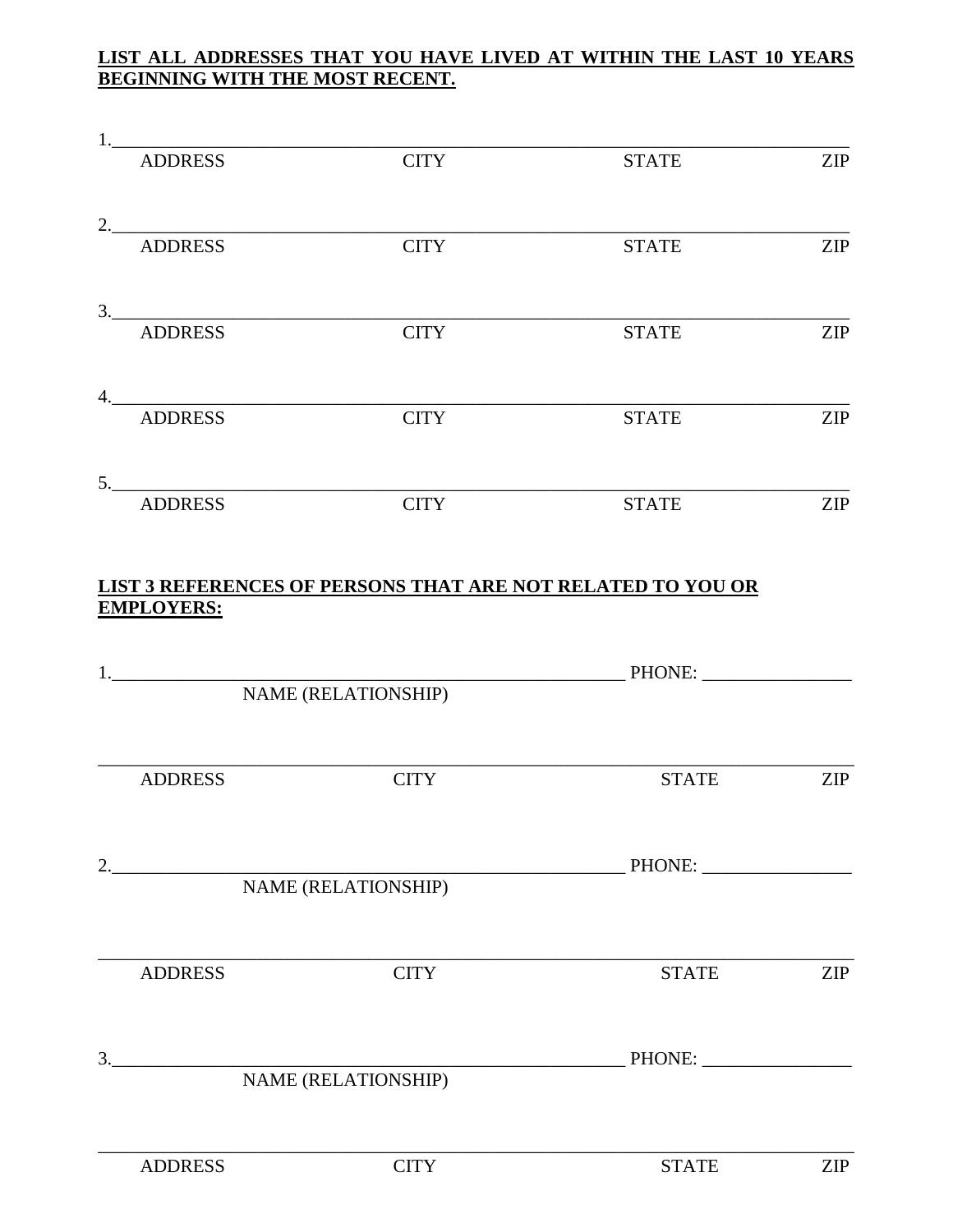#### **FINANCIAL INFORMATION**

HAVE YOU EVER FILED BANKRUPTCY IN ANY STATE? YES  $( \ )$  NO  $( \ )$ 

#### IF YES, EXPLAIN THE DATE AND CIRCUMSTANCES SURROUNDING FILING:

HAVE YOU EVER DEFAULTED ON ANY LOAN OR CREDIT OBLIGATION? YES ( ) NO ( )

\_\_\_\_\_\_\_\_\_\_\_\_\_\_\_\_\_\_\_\_\_\_\_\_\_\_\_\_\_\_\_\_\_\_\_\_\_\_\_\_\_\_\_\_\_\_\_\_\_\_\_\_\_\_\_\_\_\_\_\_\_\_\_\_\_\_\_\_\_\_\_\_\_\_\_\_\_\_\_\_\_

\_\_\_\_\_\_\_\_\_\_\_\_\_\_\_\_\_\_\_\_\_\_\_\_\_\_\_\_\_\_\_\_\_\_\_\_\_\_\_\_\_\_\_\_\_\_\_\_\_\_\_\_\_\_\_\_\_\_\_\_\_\_\_\_\_\_\_\_\_\_\_\_\_\_\_\_\_\_\_\_\_

**\_\_\_\_\_\_\_\_\_\_\_\_\_\_\_\_\_\_\_\_\_\_\_\_\_\_\_\_\_\_\_\_\_\_\_\_\_\_\_\_\_\_\_\_\_\_\_\_\_\_\_\_\_\_\_\_\_\_\_\_\_\_\_\_\_\_\_\_\_\_\_\_\_\_\_\_\_\_\_\_\_**

\_\_\_\_\_\_\_\_\_\_\_\_\_\_\_\_\_\_\_\_\_\_\_\_\_\_\_\_\_\_\_\_\_\_\_\_\_\_\_\_\_\_\_\_\_\_\_\_\_\_\_\_\_\_\_\_\_\_\_\_\_\_\_\_\_\_\_\_\_\_\_\_\_\_\_\_\_\_\_\_\_

\_\_\_\_\_\_\_\_\_\_\_\_\_\_\_\_\_\_\_\_\_\_\_\_\_\_\_\_\_\_\_\_\_\_\_\_\_\_\_\_\_\_\_\_\_\_\_\_\_\_\_\_\_\_\_\_\_\_\_\_\_\_\_\_\_\_\_\_\_\_\_\_\_\_\_\_\_\_\_\_\_

**\_\_\_\_\_\_\_\_\_\_\_\_\_\_\_\_\_\_\_\_\_\_\_\_\_\_\_\_\_\_\_\_\_\_\_\_\_\_\_\_\_\_\_\_\_\_\_\_\_\_\_\_\_\_\_\_\_\_\_\_\_\_\_\_\_\_\_\_\_\_\_\_\_\_\_\_\_\_\_\_\_**

IF YES, EXPLAIN: LIST THE DATE, LOCATION, COMAPANY, AND CIRCUMSTANCES SURROUNDING THE DEFAULT:

I AUTHORIZE THE INVESTIGATION OF ALL STATEMENTS CONTAINED IN THIS APPLICATION. I UNDERSTAND THAT MISREPRESENTATION OR OMISSION OF FACTS MAY BE CAUSE FOR DISMISSAL.

**SIGNATURE: \_\_\_\_\_\_\_\_\_\_\_\_\_\_\_\_\_\_\_\_\_\_\_\_\_\_\_\_\_\_\_\_\_\_\_\_\_\_\_\_\_\_ DATE: \_\_\_\_\_\_\_\_\_\_\_\_\_\_\_\_\_**

IF YOU ARE SELECTED FOR AND CONSENT TO A PERSONAL INTERVIEW, YOU WILL BE REQUIRED TO EXECUTE THE ATTACHED RELEASE OF INFORMATION FORMS.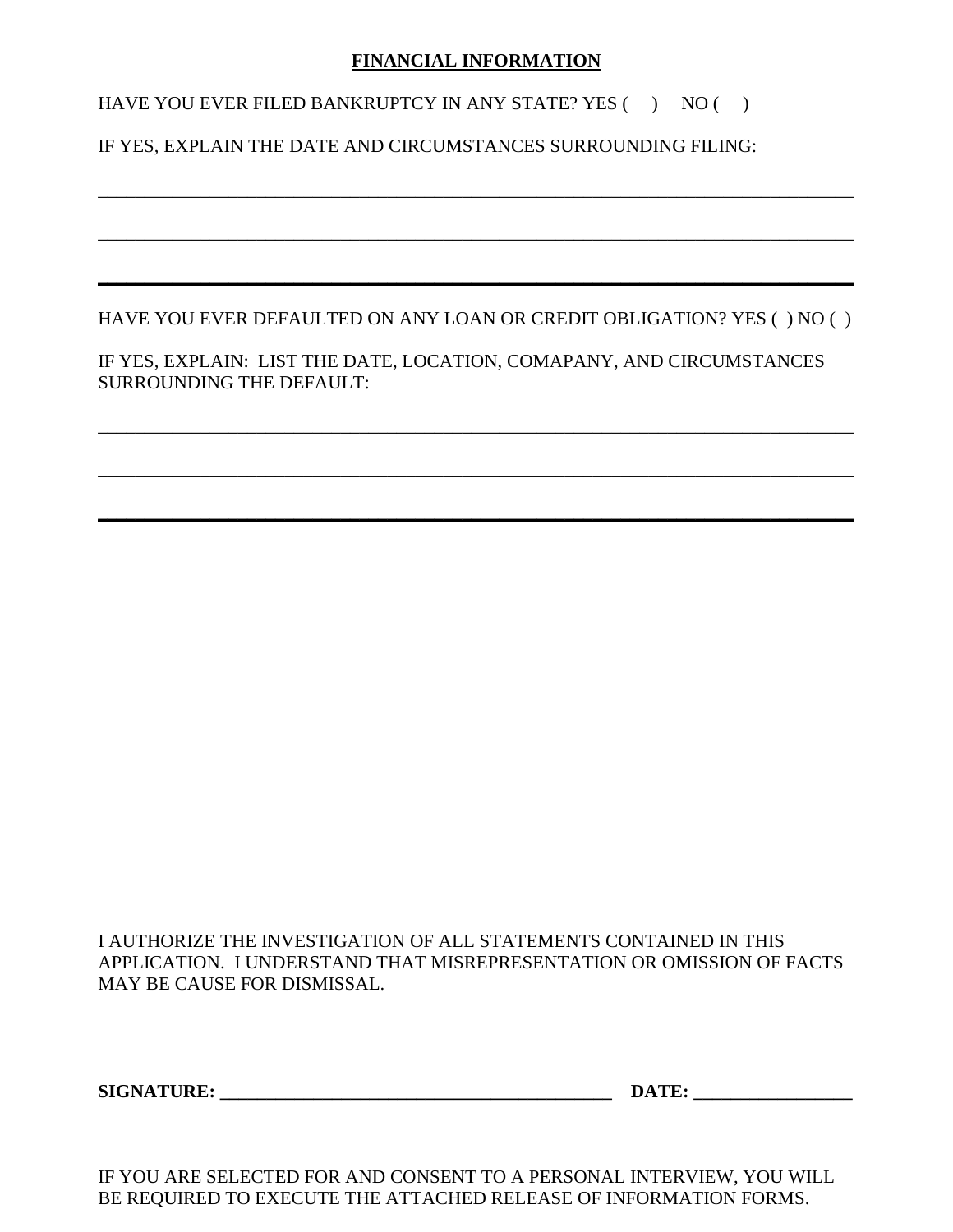I REITERATE THAT I AGREE TO INDEMNIFY AND HOLD HARMLESS ANY PERSON(S) AND/OR AGENCIES AND/OR THEIR AGENTS TO WHOM THIS REQUEST IS PRESENTED FROM AND AGAINST ALL CLAIMS, LOSSES, AND EXPENSES, INCLUDING ALL ATTORNEY FEES ARISING OUT OF, FROM, OR BY REASON(S) OF COMPLYING WITH THIS REQUEST.

|                          | SIGNATURE (INCLUDING MAIDEN NAME) |                  |             |
|--------------------------|-----------------------------------|------------------|-------------|
| <b>ADDRESS</b>           | <b>CITY</b>                       | <b>STATE</b>     | <b>ZIP</b>  |
|                          |                                   |                  |             |
| <b>DATE OF BIRTH</b>     | <b>SOCIAL SECURITY NUMBER</b>     | DRIVERS LICENSE# |             |
| <b>HOME PHONE NUMBER</b> | <b>CELL PHONE NUMBER</b>          |                  | <b>DATE</b> |

#### **AFFIDAVIT**

STATE OF ILLINOIS COUNTY OF\_\_\_\_\_\_\_\_\_\_\_\_\_\_\_\_\_\_\_\_\_\_\_\_\_

Before me personally executed \_\_\_\_\_\_\_\_\_\_\_\_\_\_\_\_\_\_\_\_\_\_\_\_\_\_\_\_\_\_\_\_\_\_\_\_\_\_\_\_\_\_\_\_ who certified that he/she executed the above instrument of his/her own free will and accord, with full knowledge of the purpose thereof.

Sworn to and subscribed this  $\frac{1}{2}$  day of  $\frac{1}{2}$  day of  $\frac{1}{2}$   $\frac{1}{2}$   $\frac{1}{2}$   $\frac{1}{2}$   $\frac{1}{2}$   $\frac{1}{2}$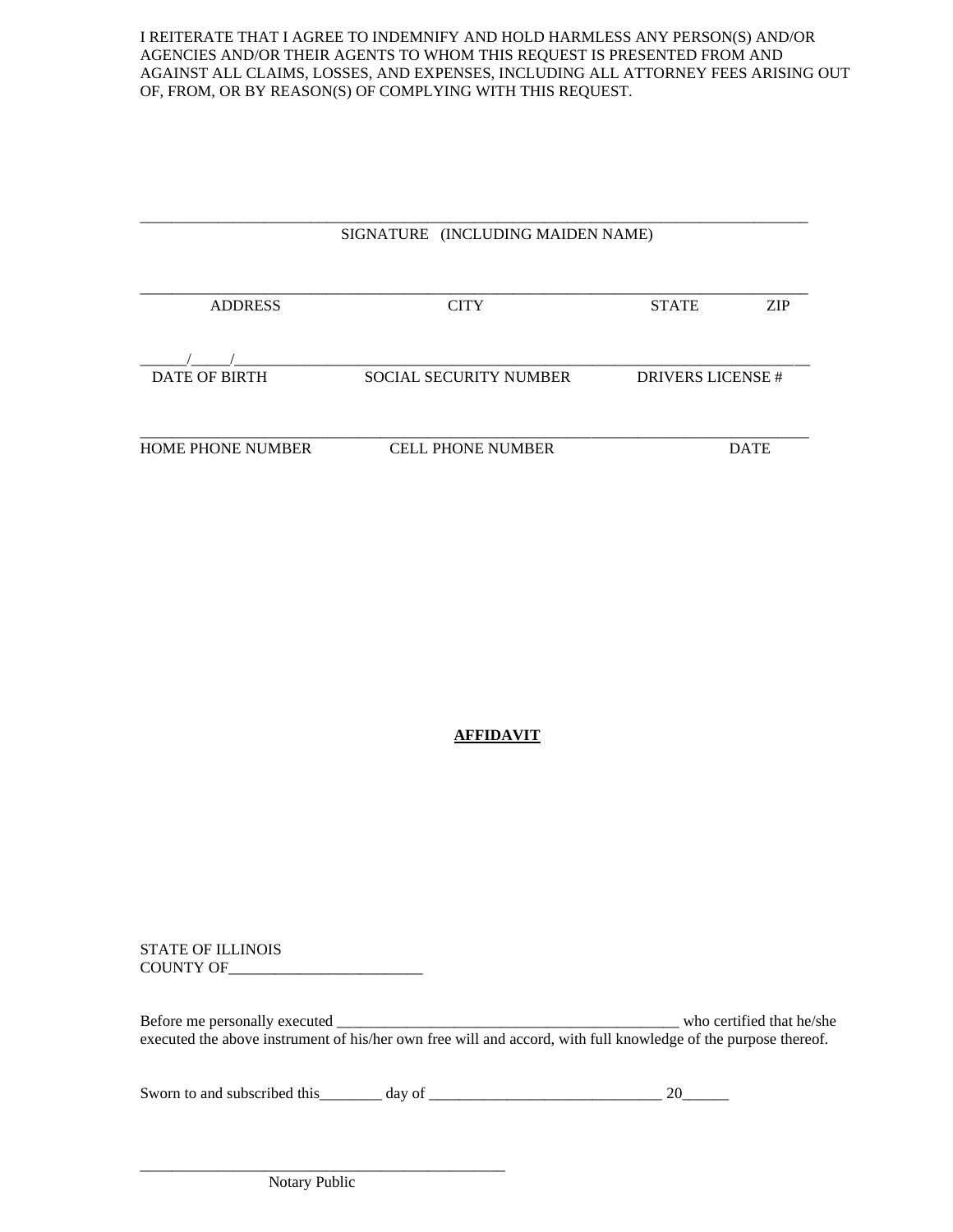#### **PAXTON POLICE DEPARTMENT AUTHORIZATION FOR RELEASE OF MEDICAL RECORDS AND REPORTS**

TO: RE:

DOB: SSN: ADRS:

I, the undersigned authorize any physician or nurse who has treated or attended to me, or any hospital at which I have been confined, to furnish the Paxton Police Department, any and all information which may be requested regarding any physical condition and treatment rendered therefore, and if necessary, to allow them or any physician appointed by them to examine X-ray pictures taken of me or records regarding any physical condition. **A photocopy of this authorization shall be as effective as the original.** 

| Dated: |  |
|--------|--|
|        |  |

**Signature: \_\_\_\_\_\_\_\_\_\_\_\_\_\_\_\_\_\_\_\_\_\_\_\_\_\_\_\_\_\_\_\_\_\_\_\_\_\_\_\_\_\_\_**

Witness: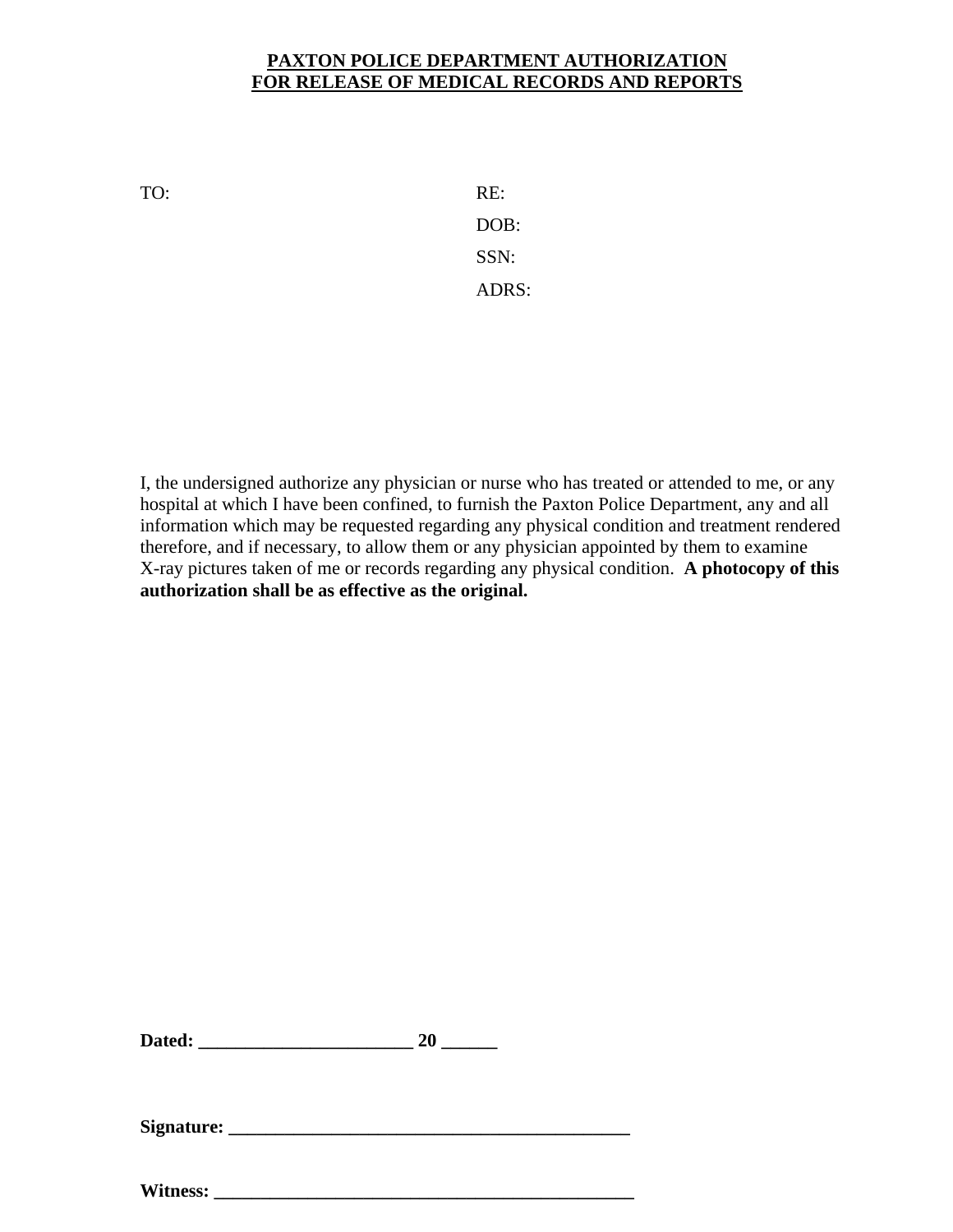#### **WRITTEN CONSENT FOR CLOSURE OF RECORDS AND COMMUNICATIONS UNDER THE ILLINOIS MENTAL HEALTH AND DEVELOPMENTAL DISABILITIES ACT**

| 1. I, $\blacksquare$                                                        | consent to the disclosure of the records |
|-----------------------------------------------------------------------------|------------------------------------------|
| and/or communications by                                                    | , and it's physicians, agents,           |
| employees, or representatives concerning the Mental Health or Developmental |                                          |
| Disabilities services provided to the following recipient:                  |                                          |

| $\sim$ $\sim$<br>-linic# | DOR<br>-<br>- |
|--------------------------|---------------|
|                          |               |

**2. The records and/or communications are to be disclosed to the following person or agency:** 

#### **PAXTON POLICE DEPARTMENT**

**I understand that these persons shall have the right to inspect and copy the records and/or communications.**

**3. The purpose for which the records or communications are to be disclosed is as follows:**

#### **EMPLOYMENT APPLICATION**

**4. The nature of the information to be disclosed is as follows:**

**PSYCHOLOGICAL, PSYCHIATRIC, AND MENTAL HEALTH RECORDS**

**5. The consequences of a refusal to consent, of any, are as follows:**

**NONE AT THIS TIME**

- **6. This consent for Disclosure of Records and Confidential Communications shall not be valid after the following date:**
- **7. I understand and acknowledge that I have the right to revoke this consent for Disclosure of Records and Confidential Communications in writing at any time.**

| Signature: |
|------------|
|------------|

**Signature: \_\_\_\_\_\_\_\_\_\_\_\_\_\_\_\_\_\_\_\_\_\_\_\_\_\_\_\_\_\_\_\_\_\_\_\_\_\_\_\_\_\_\_\_\_\_\_\_ Date: \_\_\_\_\_\_\_\_\_\_\_\_\_\_\_\_**

**Witness: \_\_\_\_\_\_\_\_\_\_\_\_\_\_\_\_\_\_\_\_\_\_\_\_\_\_\_\_\_\_\_\_\_\_\_\_\_\_\_\_\_\_\_\_\_\_\_\_\_\_ Date: \_\_\_\_\_\_\_\_\_\_\_\_\_\_\_**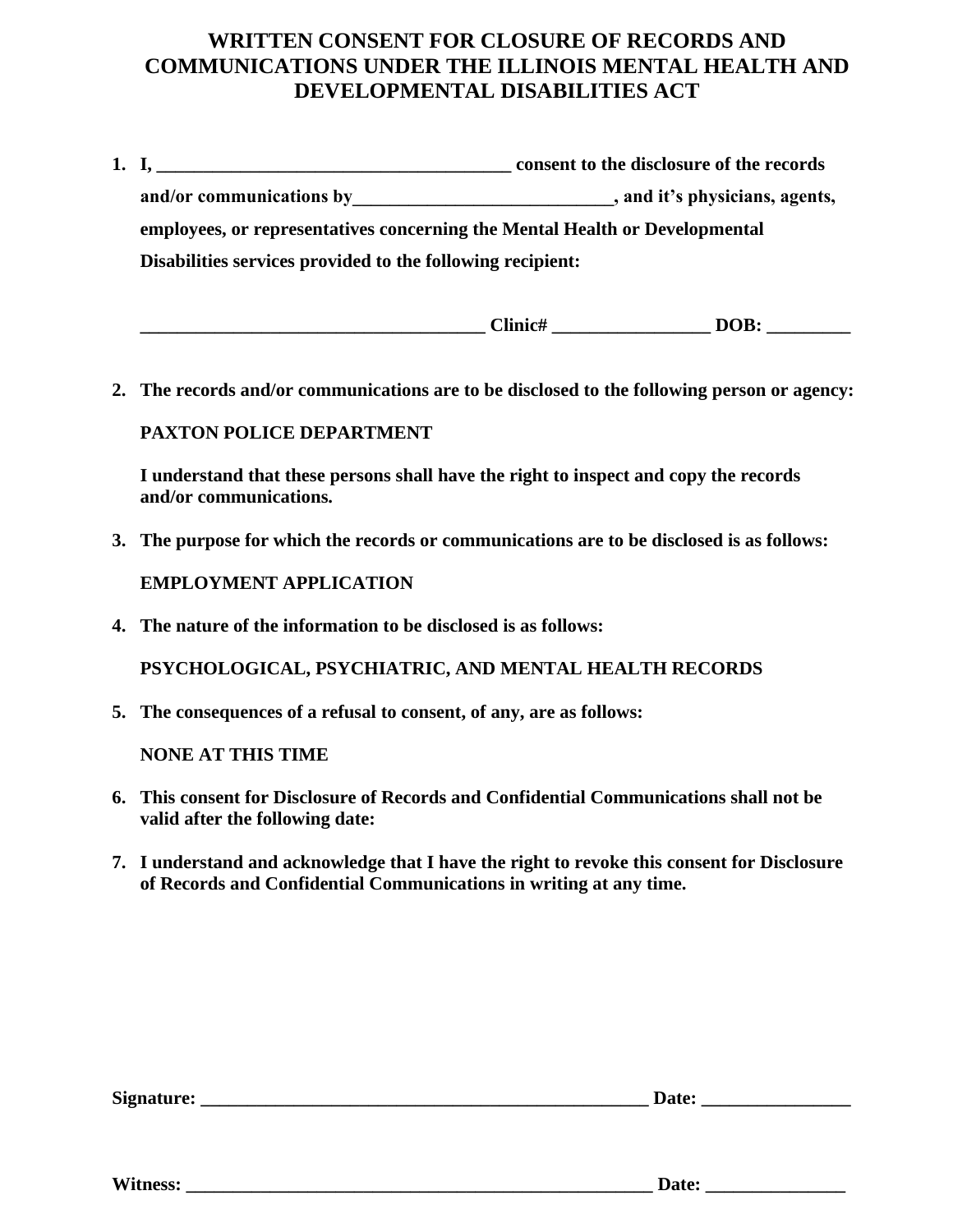#### **PAXTON POLICE DEPARTMENT AUTHORIZATION FOR RELEASE OF MILITARY RECORDS**

### **Instructions: Please type or print in block letters, using only black ink, all information asked for.**

|                  | <b>Applicant:</b> Complete items 1-5 |
|------------------|--------------------------------------|
| <b>Military:</b> | Please complete items 7-14 and       |
|                  | return to:                           |

**Paxton Police Department 755 N. Railroad Ave. P.O. Box 59 Paxton, Illinois 60957 Attn: Coy Cornett**

|                                                                 | <b>Complete Name</b>                                          |              |     |
|-----------------------------------------------------------------|---------------------------------------------------------------|--------------|-----|
| <b>Street Address</b>                                           | <b>City</b>                                                   | <b>State</b> | Zip |
| <b>Branch of Service:</b>                                       |                                                               |              |     |
| Date released from active service:                              |                                                               |              |     |
|                                                                 | Present military status: (i.e. active reserve, retired, etc.) |              |     |
| <b>*** COPY OF DD214 WILL BE REQUIRED WITH THIS APPLICATION</b> |                                                               |              |     |
| <b>Position applied for: Police Officer</b>                     |                                                               |              |     |

**As an applicant for a position with the Paxton Police Department, I am required to furnish information for use in determining my moral, physical, and mental qualification. In connection, I authorize the release of any information from my military records.**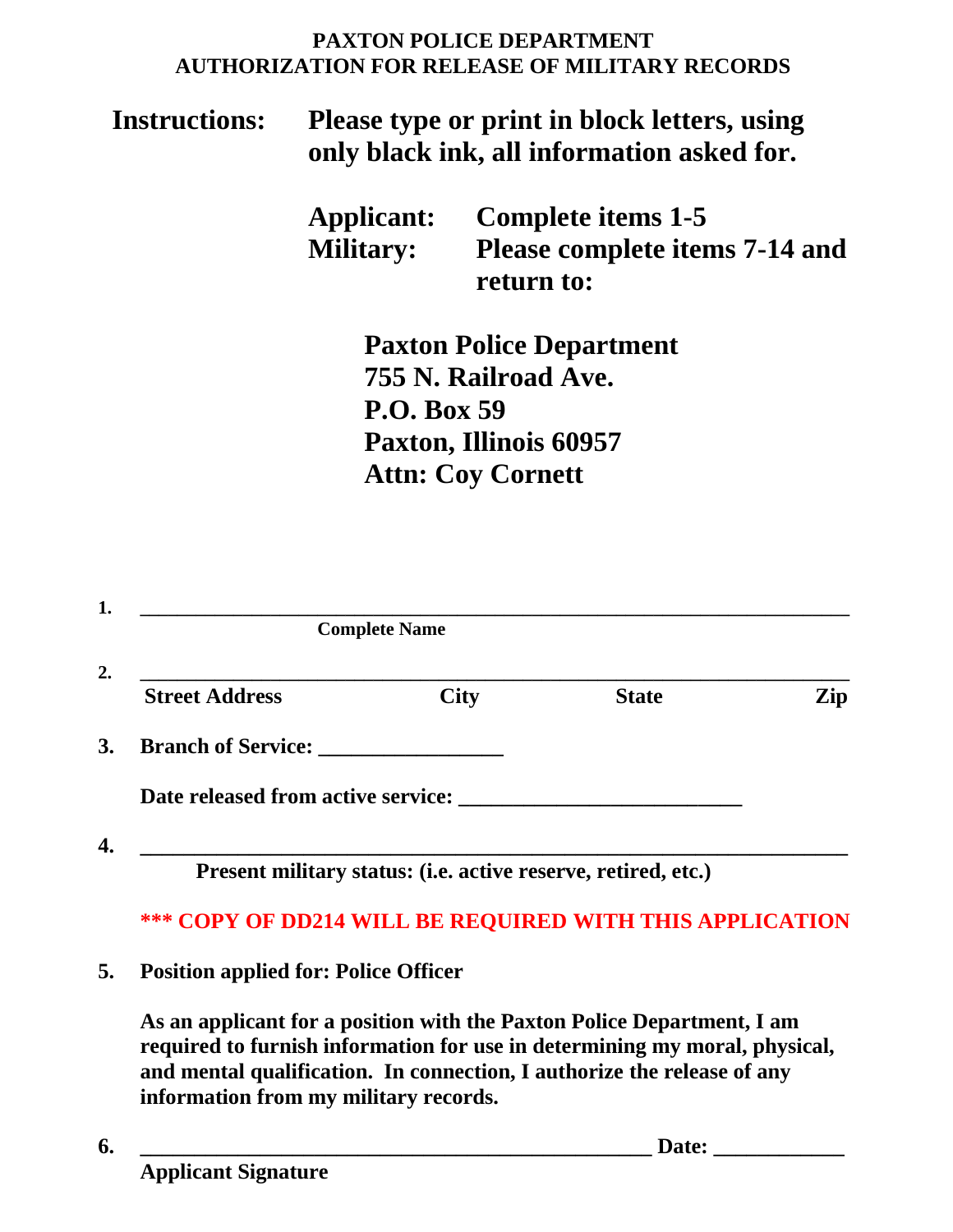|                                    | 12. Any Discipline to Include Dates and Disposition: ___________________________                                                                                     |
|------------------------------------|----------------------------------------------------------------------------------------------------------------------------------------------------------------------|
|                                    | ,我们也不能在这里的时候,我们也不能会在这里,我们也不能会在这里的时候,我们也不能会在这里的时候,我们也不能会在这里的时候,我们也不能会在这里的时候,我们也不能                                                                                     |
|                                    | ,我们也不能会在这里,我们的人们也不能会在这里,我们也不能会在这里,我们也不能会在这里,我们也不能会在这里,我们也不能会在这里,我们也不能会不能会不能会。""我<br>第115章 我们的人们,我们的人们的人们,我们的人们的人们,我们的人们的人们的人们,我们的人们的人们,我们的人们的人们,我们的人们的人们,我们的人们的人们,我们 |
|                                    |                                                                                                                                                                      |
|                                    |                                                                                                                                                                      |
|                                    |                                                                                                                                                                      |
| 14. Signature of Releasing Officer | <b>Date</b>                                                                                                                                                          |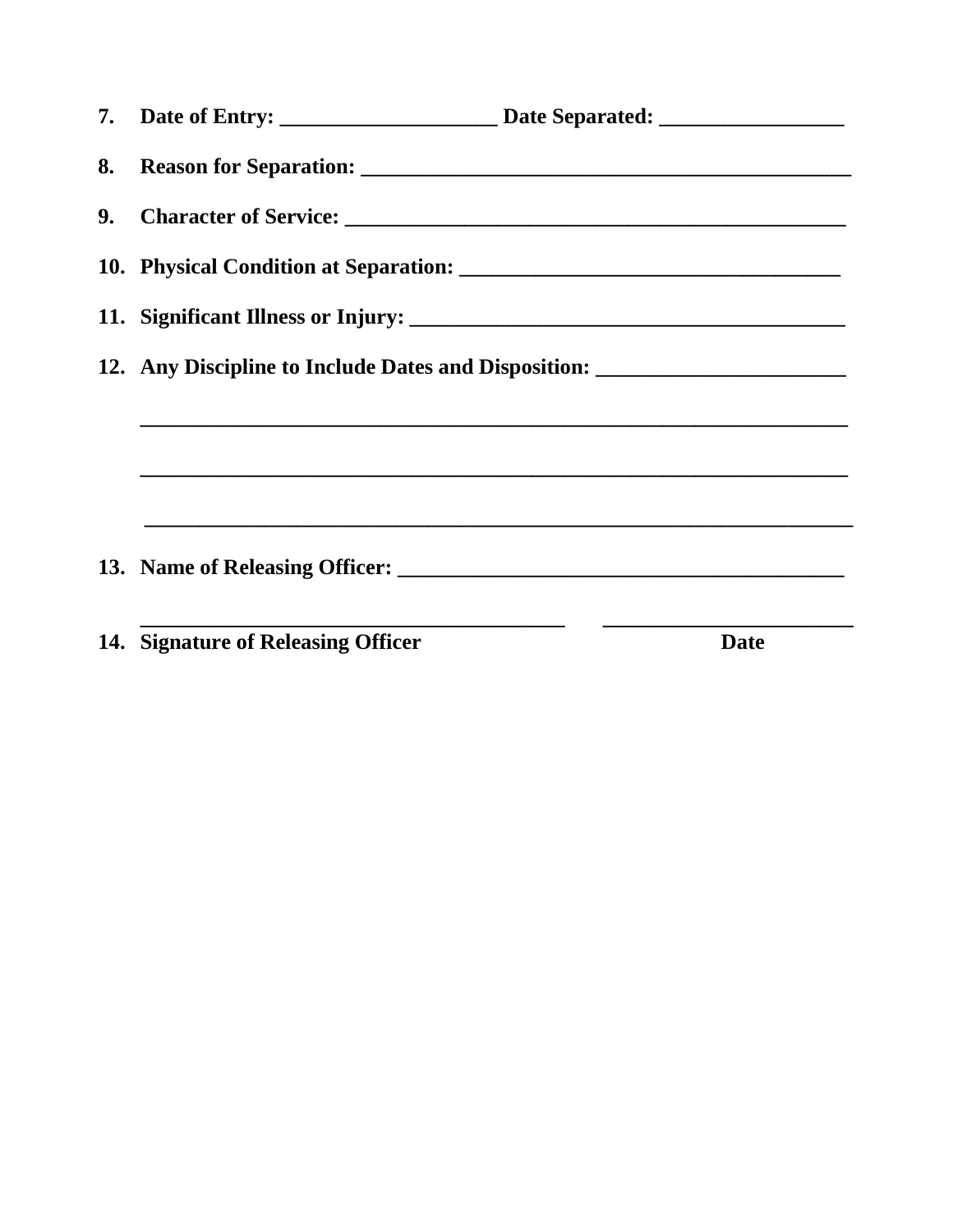#### **PAXTON POLICE DEPARTMENT**

#### **AUTHORIZATION FOR RELEASE OF INFORMATION**

As an applicant for employment with the Paxton Police Department, I do hereby authorize a complete, full review of and complete, full disclosure of **ALL RECORDS**  concerning myself to any duly authorized agent of the Paxton Police Department, whether the records are of public, private, or confidential nature. I reiterate and emphasize that the intent of this authorization is to provide the Paxton Police Department full and free access to the history of my personal, employed, and/or professional life, for the specific purpose of pursuing a background investigation that may provide pertinent data for the Paxton Police Department to consider in determining my physical and/or mental stability for employment. It is my specific intent to provide full access to **ALL** records including agreements and/or settlements entered into during my personal, employed, and/or professional life.

The intent of this authorization is to give my consent for full and complete disclosure of the public and private records of educational institutions, my financial status, including records of loans, the records of commercial or retail credit agencies (including credit reports and/or ratings) medical and psychiatric treatments and/or consultations, including hospitals, clinics, private practitioners, and the U.S. Administration, employment and pre-employment records, including background reports, and efficiency ratings, the recollections of attorney's at law or other counsel whether representing me or another person in any case, either criminal or civil, in which I presently have, or have had an interest, attendance records, any internal affairs investigations and/or discipline actions, including **ANY** files deemed to be confidential and/or sealed.

I understand that any information obtained by personal, employed, or professional background investigation which is developed directly or indirectly, in whole or in part, upon this release authorization, will be considered in determining my physical and/or mental stability employment by the Paxton Police Department. I also certify that any person(s), organizations, agencies or others, from any and all liability which may be incurred as a result of furnishing such information.

I acknowledge that I have read and understand all the above. I further acknowledge that I agree that **ALL RECORDS** in **ANY** of my personal and/or disciplinary hearings and/or disciplinary action files, in whole or in part, upon this release authorization, will be considered in determining my suitability for employment by the Paxton Police Department. I also certify that any person(s) an/or agencies who may furnish such information concerning me, shall not be held accountable for giving this information and do hereby release said person(s) and/or agencies and/or others from any and all liability which may be incurred as a result of furnishing such information.

A photocopy or facsimile copy of this release form will be valid as an original thereof, even though the said photocopy or facsimile dopy does not contain an original writing of my signature.

\_\_\_\_\_\_\_\_\_\_\_\_\_\_\_\_\_\_\_\_\_\_\_\_\_\_\_\_\_\_\_\_ \_\_\_\_\_\_\_\_\_\_\_\_\_\_\_\_\_\_\_\_\_

Signature Date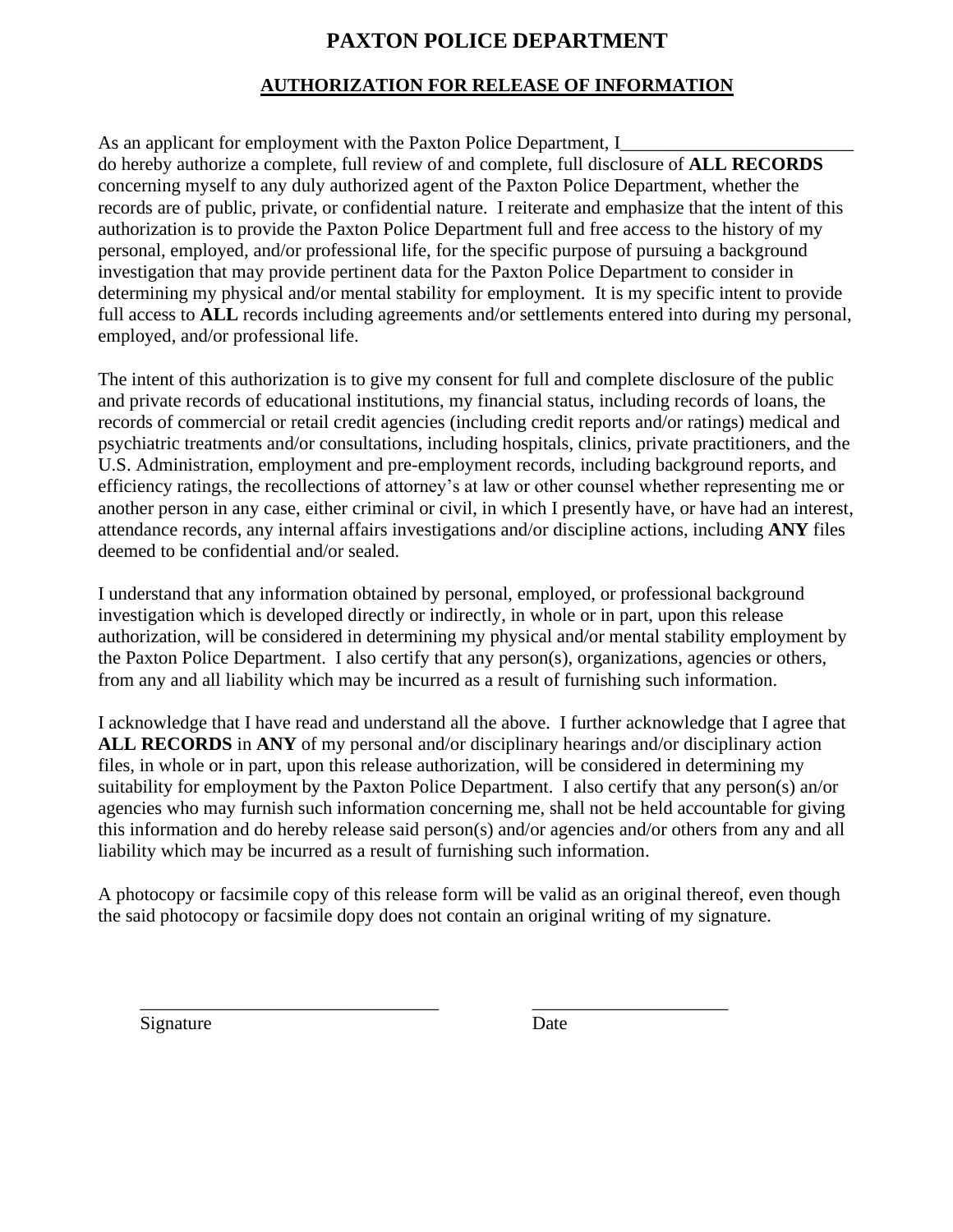### PLEASE ATTACH YOUR RESUME TO THIS APPLICATION AND RETURN TO:

### **PAXTON POLICE DEPARTMENT 755 N. Railroad Ave. BOX 59 Paxton, IL. 60957 PHONE (217) 379-4315 FAX (217) 379-3091**

## **\*\*\* REMINDER \*\*\***

Carefully read over the application to ensure that all areas that pertain to you have been completely filled out and are true and correct.

Any application that is not completed properly will not be considered. If you have any questions as to the application in whole or in part, you can call the Paxton Police Department at the number provided at the top of this page.